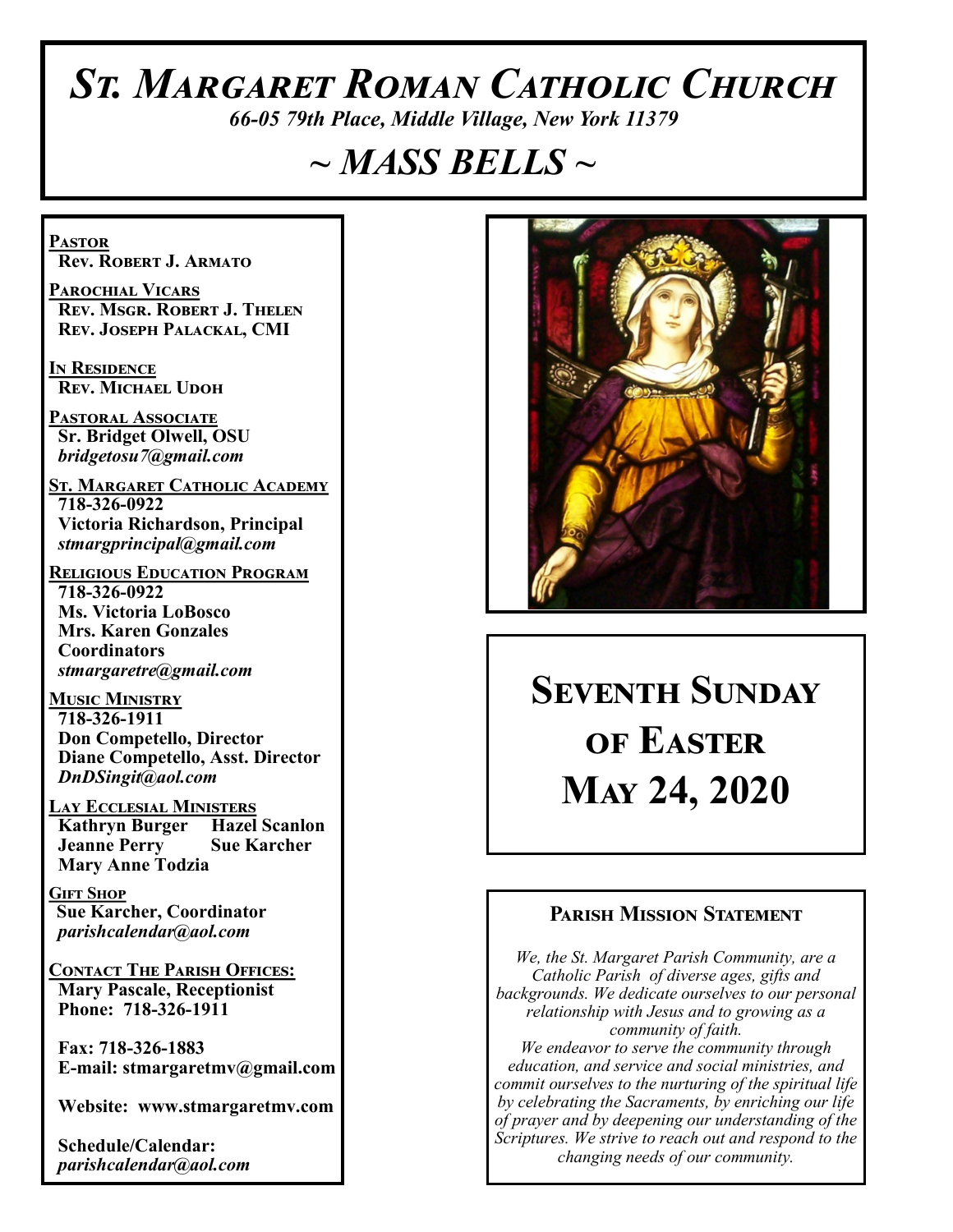## *MASSES FOR THE WEEK*

| SUN.                  | <b>MAY 24 - SEVENTH SUNDAY OF</b><br><b>EASTER</b>                                        |
|-----------------------|-------------------------------------------------------------------------------------------|
| 7:30<br>9:00          | People of the Parish<br>Geraldine Ciaccio/                                                |
| 10:30                 | Patricia & Allen Gill                                                                     |
| <b>NOON</b>           | Severio, Teresa & Felicette LaManna                                                       |
| 5:00PM                | Kenneth W. Smith                                                                          |
| MON.                  | <b>MAY 25 - STS. GREGORY VII/BEDE</b><br>THE VERNERABLE/MAGDALENE<br>dePAZZI/MEMORIAL DAY |
| 9:00                  | Deceased members Catholic War<br>Veterans Post/and U.S. Armed Forces                      |
| TUE.<br>7:00          | <b>MAY 26 - ST. PHILIP NERI</b><br>Philomena Karcher (BIRTH)                              |
| 9:00                  | Mary McSweeney                                                                            |
| WED.                  | <b>MAY 27 - ST. AUGUSTINE</b>                                                             |
| 7:00<br>9:00          | John J. Forte (BIRTH)<br><b>Margaret Frontino</b>                                         |
|                       |                                                                                           |
| THU.<br>7:00          | <b>MAY 28 - EASTER WEEKDAY</b><br>Augie DeSimone                                          |
| 9:00                  | Geraldine Ciaccio                                                                         |
| FRI.                  | <b>MAY 29 - EASTER WEEKDAY</b>                                                            |
| 7:00                  | Corona virus victims                                                                      |
| 9:00                  | Marie DeSabato                                                                            |
| SAT.<br>9:00          | <b>MAY 30 - EASTER WEEKDAY</b><br><b>Collective: Gerald McDonald (ANNI)/</b>              |
| 5:00PM                | Mr. & Mrs. Josef Fellacher/<br>Hank Postel (BIRTH)                                        |
| SUN.                  | <b>MAY 31 - PENTECOST SUNDAY</b>                                                          |
| 7:30<br>9:00          | Donna Roemmelt                                                                            |
|                       | Il Popolo della Parrocchia/Geraldine<br>Ciaccio                                           |
| 10:30                 | Grazia Macri                                                                              |
| <b>NOON</b><br>5:00PM | <b>Gregory Burke</b><br>Peter Bojceniuk                                                   |
|                       |                                                                                           |

*ALL SCHEDULED MASS INTENTIONS WILL BE HONORED AND CELEBRATED PRIVATELY, BY THE PRIESTS OF THE PARISH*



**SAINT AUGUSTINE** *OF CANTERBURY MAY 27* 

# **PARISH INFORMATION**

**The Rectory Office IS CLOSED UNT FURTHER NOTICE**

**CONFESSIONS** - Saturday, 4-4:45 pm or by appointment with a priest. **SUSPENDED**

**NOVENA** to Our Lady of the Miraculous Medal Mondays after the 9am Mass. **SUSPENDED**

**THE ROSARY AND DIVINE MERCY** devotion are prayed every morning in the church at 8:30am. **SUSPENDED**

**BAPTISMS** take place on the 1st and 3rd Sundays of the month. Please call the rectory for an appointment and to register your child. **SUSPENDED**

**WEDDINGS MUST** be scheduled at least six months in advance by appointment with a priest or a deacon. Please call the rectory office. For marriage preparation information visit www.pre-cana.org.

**THE ENGLISH CHOIR** rehearses on Tuesday, at 7 pm in the Church. Tenors and baritones needed! **SUSPENDED**

**IL CORO ITALIANO** prattica ogni Domenica prima della Messa Italiana. **SUSPENDED**

**THE YOUTH CHOIR** rehearses on Monday, from 6-7 pm in the Church. For more info, DnDsingit@aol.com **SUSPENDED**

**BOY SCOUT TROOP #119** meets on Tuesdays from 7:15-9 pm in the Parish Hall. New members are welcome, age 10 1/2 & up. Call Mr. Krzewski, 718-894-4099. **SUSPENDED**

**CUB PACK #119** meets on Mondays from 7-8:30 pm in the Parish Hall. New members welcome, age 6 to 10-1/2. Call Mr. Krzewski, 718-894-4099. **SUSPENDED**

**SENIOR CITIZENS** meet every Wednesday at 12 Noon in the Parish Center. **SUSPENDED**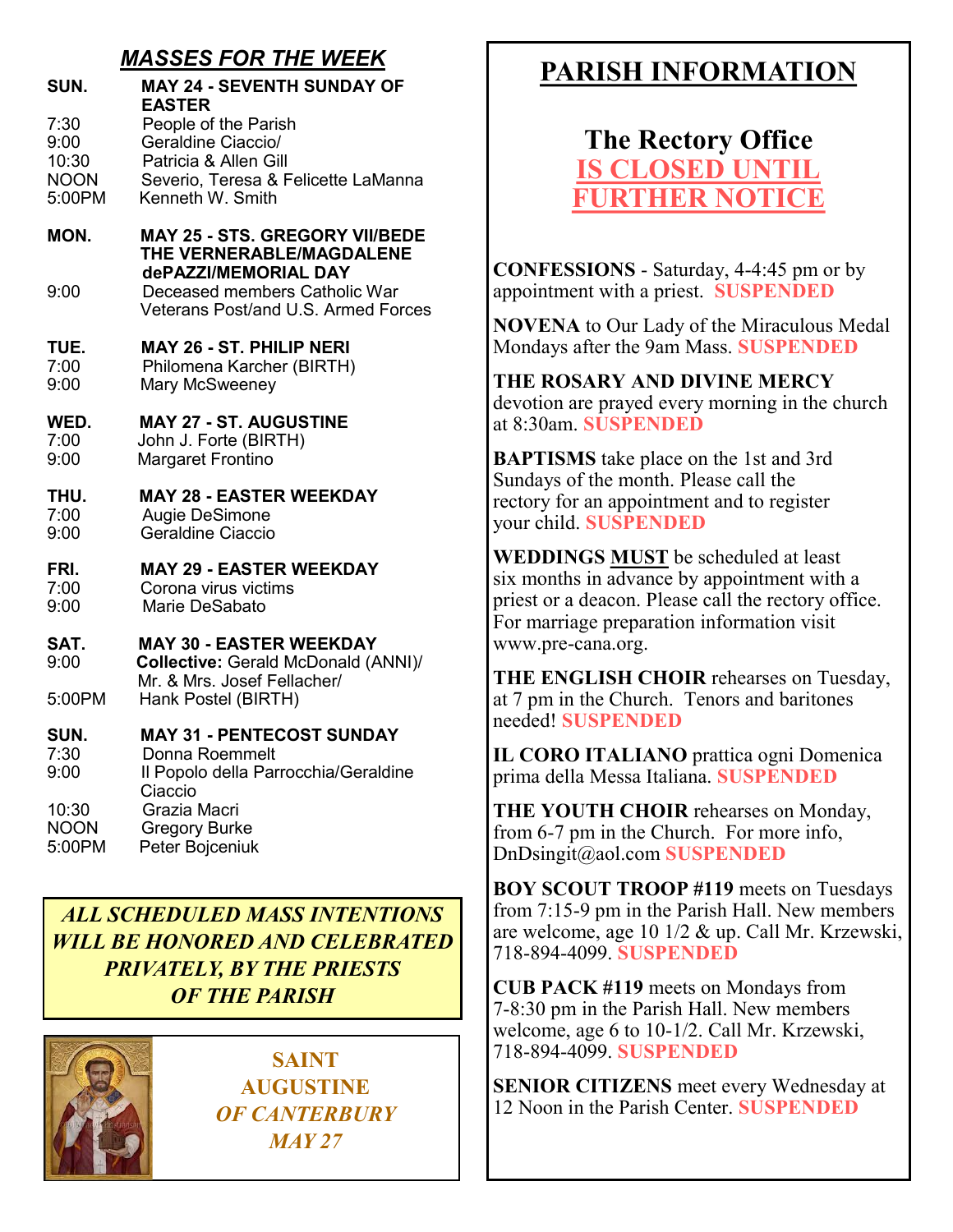# PLEASE PRAY FOR OUR SICK

Connie Faccibene, Linda Frazier, Cari Ann Falk-LoBello, Glen Falk, Ronald Frazier, Robert Sabini, Lee Falk, Scott White, McKinley Kelleher, Sean Harrison, Justin James Quirke, Elizabeth Ott, Mary Harrison, John Murphy, Anne McGinnis, Norma Voyer, Vicky Turato, Julio Pelaez, Maritza Gutierrez, Graciela Mora, Cindy Mulore, Salvatore Tuttolomondo, Gloria Mojica, Gloria Pemaj, Anne Gorian, Allen McConville, Joseph Simon, Jack Marchindiondo, The Scaturro Family, Louis Pitelli, Marion Caracciola, Giovanni Campo, Edward Stoltzenberg, Louis Pittelli, James Graff, Carol Arevalo, Immaculate Marge D'Elia, Jim O'Friscoll, Mary Rigovich, Matteo Sabini, Bob Biolsi, The Mojica Family, Msgr. Leonard Badia, Matthew Zender, Cathie Greulich, Joseph & Mary Augustine, Anthony Pittelli, Josephine Hartnett, Karen Schaefer, Jill Archbold, Fr. Paul Weirichs CP, Hannah Lehman, Daniel Wilson, John Austin Bryzgornia, Dave Kazmier, John Nogiewich, Tim Rooney, Frank Ciccone,

*The names will remain for 3 months, please call 718-326-1911 and ask for continued prayers.*

## **Prayer Requests**

**Pray for vocations to the Priesthood and Religious Life.** 

**Pray for first responders and medical personnel.**

**Please pray for our men and women from our Parish serving in the defense of our country: Lt. Col. Thomas Frohnhoefer Sgt. Robert A. Domenici** 

## *WE RECALL OUR BELOVED DECEASED*

*Anthony Curcio,*

*May they rest in Christ's Peace!*

# **MEMORIALS**

## *WINE & HOST THIS WEEK*

*are offered in memory of David J. McConville at the request of Lauraine McConville.*

## *ALTAR CANDLES THIS WEEK*

*are offered in memory of David J. McConville at the request of Lauraine McConville.*

## *TABERNACLE LAMP THIS WEEK*

*is lit in memory of David J. McConville at the request of Lauraine McConville.* 

## **TODAY'S READINGS**

 *Seventh Sunday of Easter* 

Acts 1:12-14 Ps 27:1, 4, 7-8 1 Pt 4:13-16 Jn 17:1-11a

## **READINGS FOR THE WEEK**

Monday: Acts 19:1-8

 Tuesday: Acts 20:17-27 Ps 68:10-11, 20-21 Jn 17:1-11a

Ps 68:29-30, 33-35a,

Ps 16:1-2a, 5, 7-11 Jn 17:20-26

35bc-36ab Jn 17:11b-19

Ps 68:2-3ab, 4-5acd,

6-7ab Jn 16:29-33

Wednesday: Acts 20:28-38

Thursday: Acts 22:30, 23:6-11

Friday: Acts 25:13b-21

Ps 103:1-2, 11-12, 19-20ab Jn 21:15-19

Saturday: Gn 11:1-9

Ps 33:10-15 Jn 7:37-39 Rom 8:22-27

 Sunday: Acts 2:1-11 Ps 104:1,24,29-30, 31,34 1 Cor 12:3b-7, 12-13 Jn 20:19-23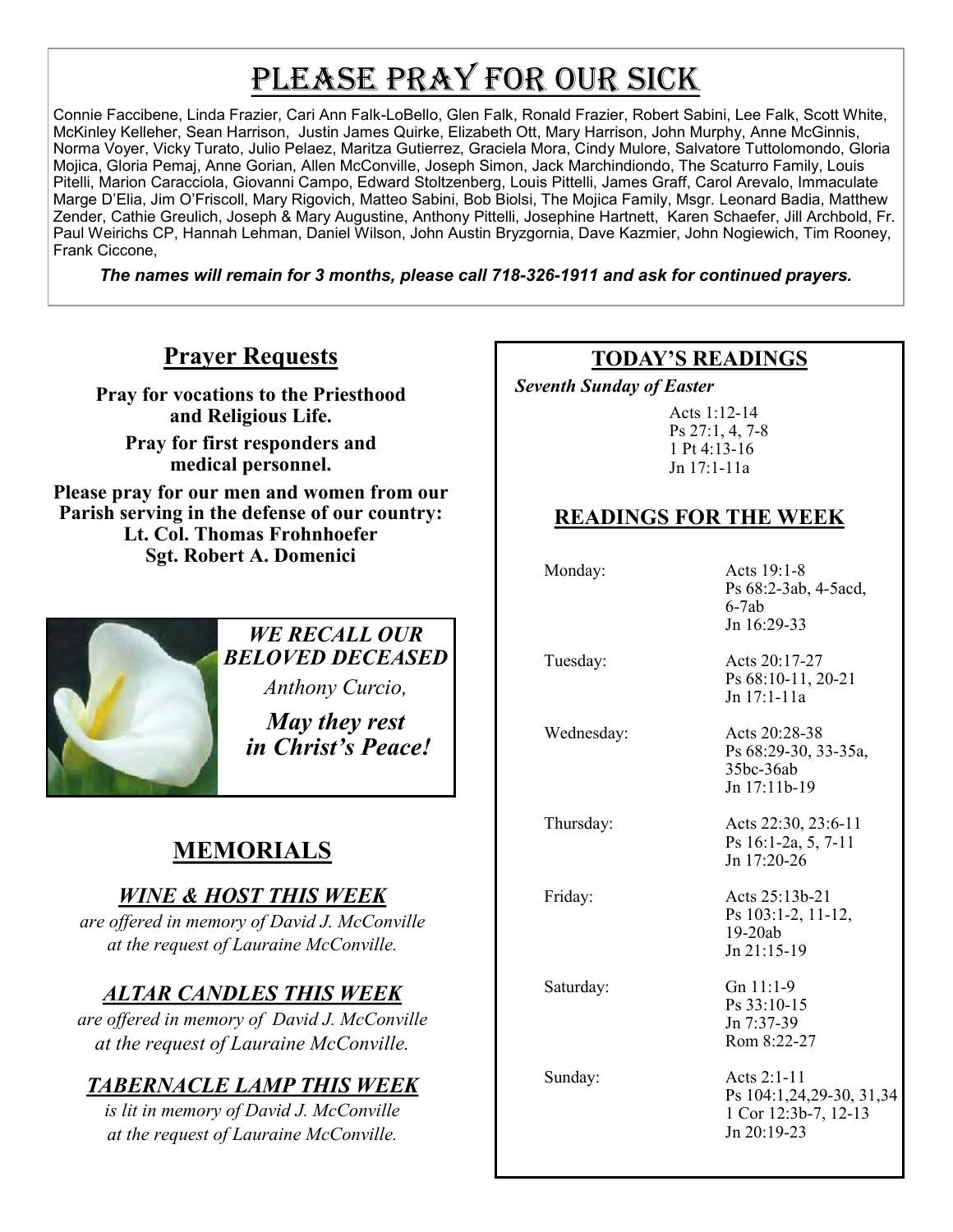#### *From the Pastor's Desk:*

#### **~ Remembering and Reopening ~**

 This is perhaps the most confusing weekend for the Church in the US. While most of the country is celebrating the solemnity of the Ascension of the Lord today, the dioceses of the Northeastern ecclesial provinces from New England to Pennsylvania maintain the ancient tradition and celebrated it this past Thursday, forty days after Easter. Regardless of when is is commemorated liturgically, the solemnity has importance for each of us every day of our lives.

 We heard in last Sunday's Gospel that Christ would not leave us orphans but would remain with us forever through the Spirit Whom the Father would send in Christ's Name. In His ascension, Christ rose to the right hand of the Father, there to intercede for us, His disciples. It's a way of saying that He Who was faithful and obedient to the Father's will occupies a position of supreme honor in union with the Father.

 The solemnity means much more, however. Since we are united to Christ as members of His Mystical Body, the Church, by virtue of our baptism, we also now occupy that special place of honor. Though always united with the Father, the Son descended to partake fully of our humanity. Now, He has taken up that same humanity and glorified it in ascending to Heaven. Where He has gone, we hope to follow so as to share fully in that divine life.

 If you can't quite get your head around this doctrine, don't feel left out. The Apostles and other disciples also were confused by what they had witnessed, and generations of theologians have tried to grasp it as well. Yet, it has not stopped Christians from announcing it boldly and fearlessly as part of God's victory proclamation. It still may confuse us, but we take it on faith, just like every generation that has not seen but yet believed.

 Now, don't get the idea that all will be well just because we acknowledge certain theological truths. Millions have suffered and died for holding fast to this announcement of Christ's victory of life over death, grace over sin, and mercy over condemnation. Our own membership in Christ requires us to live in a particular way, the way of holiness and righteousness, and that can get us into big trouble with the world around us, a world that rejects Jesus Christ and His teachings. Saint Peter encourages us, however: "If you are insulted [or made to suffer] for the Name of Christ, blessed are you, for the Spirit of God rests upon you!" We are all called to persevere in following the Master, no matter what personal difficulty we encounter. We have the Spirit of Christ Who gives us strength and helps us to carry on faithfully day-by-day. And so, we do persevere in our life of prayer, repentance, and good works for the Name of Jesus Christ and the glory of God.

 $\sim$   $\sim$   $\sim$   $\sim$   $\sim$   $\sim$ 

 This Monday, we observe Memorial Day, a day that has been set aside by our nation for over 150 years to honor those brave men and women who made the ultimate sacrifice, offering their lives in the creation, preservation, and defense of our Republic, from the time of the Revolution to this very morning in Afghanistan and Iraq. Sadly, it has deteriorated into just one more opportunity for car sales and enjoying backyard BBQs (albeit with "social distancing" this year).

 When I was a boy growing up on the other side of Juniper, we were over twenty boys on the block, most of us coming of age as the war in Vietnam was raging. Those of us of draft age had 2-S college student deferments. That didn't stop Mikey from enlisting in the Navy. He arrived in Vietnam just after the Tet Offensive began. Within two months, Mikey had been killed in action. His name is at the midpoint of the Vietnam War Memorial on the Mall in Washington, DC.

 This Monday, remember to say a prayer of thanksgiving for all the Mikeys who went off to war as boys and did not survive to share their stories as old men.

 $\sim$   $\sim$   $\sim$   $\sim$   $\sim$   $\sim$ 

 On a happy note, we received word this past Thursday afternoon that all churches in the City, including ours, will be allowed to reopen this week. It will require playing around with the logistics, some basic cleaning and signage, and using common sense precautions, but we will reopen daily for *private prayer only,* from 12 Noon to 3pm, beginning this Wednesday, May 27. It's not what we all want, as there are still many restrictions placed on us by both civil and Church authorities (see the notice on pg. 6 in this edition of the Mass Bells for more details), but gradually we will have our church back in full as a place of prayer and worship and praise, to celebrate, to mourn, and to rejoice.

 Until we meet again, be assured of my prayers and those of the other priests of the Parish for you and yours. May the Holy Spirit be with you, our ascended Lord intercede for you, and Mary our Mother protect you! Stay safe, and keep the Faith!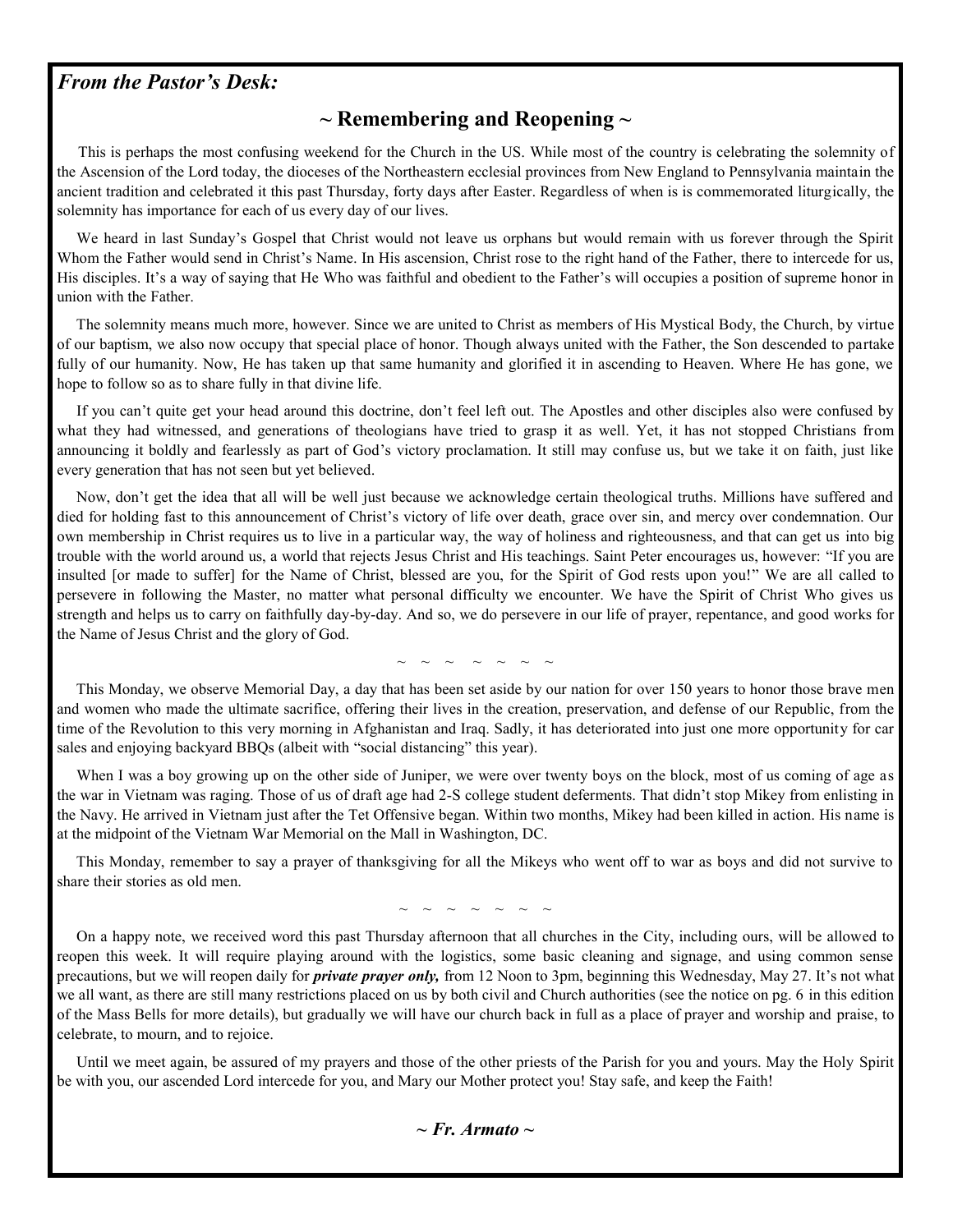## **ANNUAL CATHOLIC APPEAL**

 The **2020** *Annual Catholic Appeal* campaign is underway. Our goal for this year has been set at \$80,015.

 With about 650 families registered in the Parish, it comes to an average donation of \$125 per family. Even in these difficult times, it's certainly not a burden if we **ALL** pitch in between now and Christmas. **So far, 93 families have pledged \$22,442 toward our goal.**

 Please think and pray about your response this year so that we may continue to serve the needs of our Parish and our Diocese.

## **PARISH FINANCES**

 The needs of your family must take precedence during this difficult time. Still, your contributions to the Parish are what enable us to be here to provide the ministries that you require of the Church. The Parish cannot continue to exist without your help.

 **Please try to keep up with your contributions by dropping your envelopes in the rectory mail slot or through e-giving like** *Faith Direct.* Go to the icon on our website and follow the instructions to sign up; or you can go straight to the *Faith Direct website* and enter our parish code **NY299**. You can change or drop out later on, as you wish.

As always, thanks for your generosity!

#### **160TH ANNIVERSARY**

 While the celebrations of a special Mass and dinnerdance are on hold indefinitely because of the lockdown, it's not every day that a parish is 160 years old. In the course of the years, we have become the mother Church of all the parishes around us.

 Take the time to say a prayer for your Parish, for all of the people who make up St. Margaret's today, and for all who have worked so hard and sacrificed and served here for the glory of God. Offer a Rosary, or a prayer of spiritual communion as you watch Mass on TV or online.

 Pray that we may come together soon to celebrate our love for one another and all that the Parish means to us. Pray that our Parish may have a new birth, our best years yet to come.

#### **Monthly Memorial Mass**

**HAS BEEN SUSPENDED UNTIL FURTHER NOTICE**

**St. Margaret Gift Shop IS CLOSED UNTIL FURTHER NOTICE**

#### **THE ST. VINCENT dePAUL FOOD PANTRY IS CLOSED UNTIL FURTHER NOTICE**

#### **ST. MARGARET'S YONKERS EMPIRE CITY BUS TRIPS HAVE BEEN POSTPONED UNTIL FURTHER NOTICE**

#### **BUILDING OUR DATA BASE**

 We have names, street addresses, and phone numbers, but very few email addresses on record. Help us to build up our database of email addresses so that we can communicate better, especially during this medical emergency. Just email us at:

#### **stmargaretmv@gmail.com**

 Include your first and last name and a brief note to let us know how you're doing. Share with us what you would like to see in the parish - whether spiritual, social, or other wise - once we are able to gather together again.

 Thank you to all who have provided the requested information!

#### *PRAYER FOR HEALING*

*Lord, we ask You to lift up those who are facing illness today.*

*We ask You to bring Healing, Comfort and Peace to their body, mind and soul.*

*We ask You to calm their fears and let them feel the healing power of your love.*